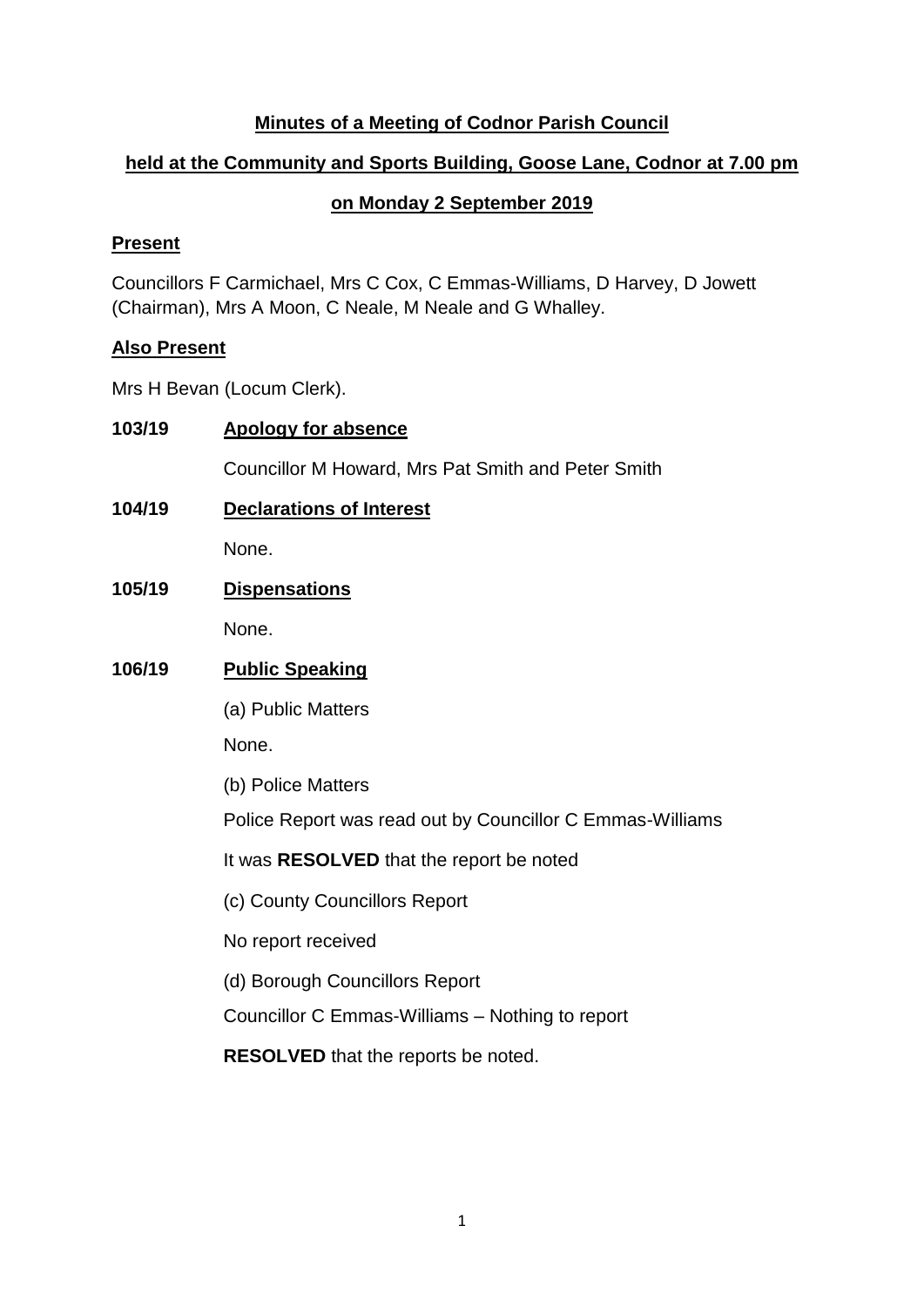### **107/19 Minutes**

One amendment to the Minutes:

Training – This was at Wilmot Street Centre not Heanor Town Council

With this amendment, it was **RESOLVED** that the minutes of the Meeting of the Parish Council held on 1<sup>st</sup> July 2019 be approved as a true record and the Minutes were duly signed by The Chairman.

## **108/19 To determine if any items of business should be taken with the public excluded**

**RESOLVED** that no items be taken with the press and public excluded.

#### **109/19 Chairman's Announcements**

The Chairman on matters of interest.

The report was **NOTED**.

### **110/19 Leaders Report**

- 1. A regular attendee to the Parish Council Meeting had been in a motor cycle accident, but thankfully, he is well, just shaken. Best wishes were expressed.
- 2. 4<sup>th</sup> August Event at St James Church Vs Codnor Cricket Club Match

This year was particularly special as they were playing for the Bob Moon Cup. Thanks were expressed to Anna and her son David and all the Councillors, Church and Cricket Club Supporters who made it a memorable event. Codnor Cricket Club just won a very exciting game before the rain arrived.

3. Parish Warden – Nottingham Road

The Parish Warden has been concentrating on Nottingham Road\d as well as his normal tasks including watering all the plants which have provided a beautiful display despite the very hot weather.

4. Litter Picking:

The whole area has been litter picked around the Garden and Clock Tower and has made a huge difference.

**RESOLVED** that the report be noted.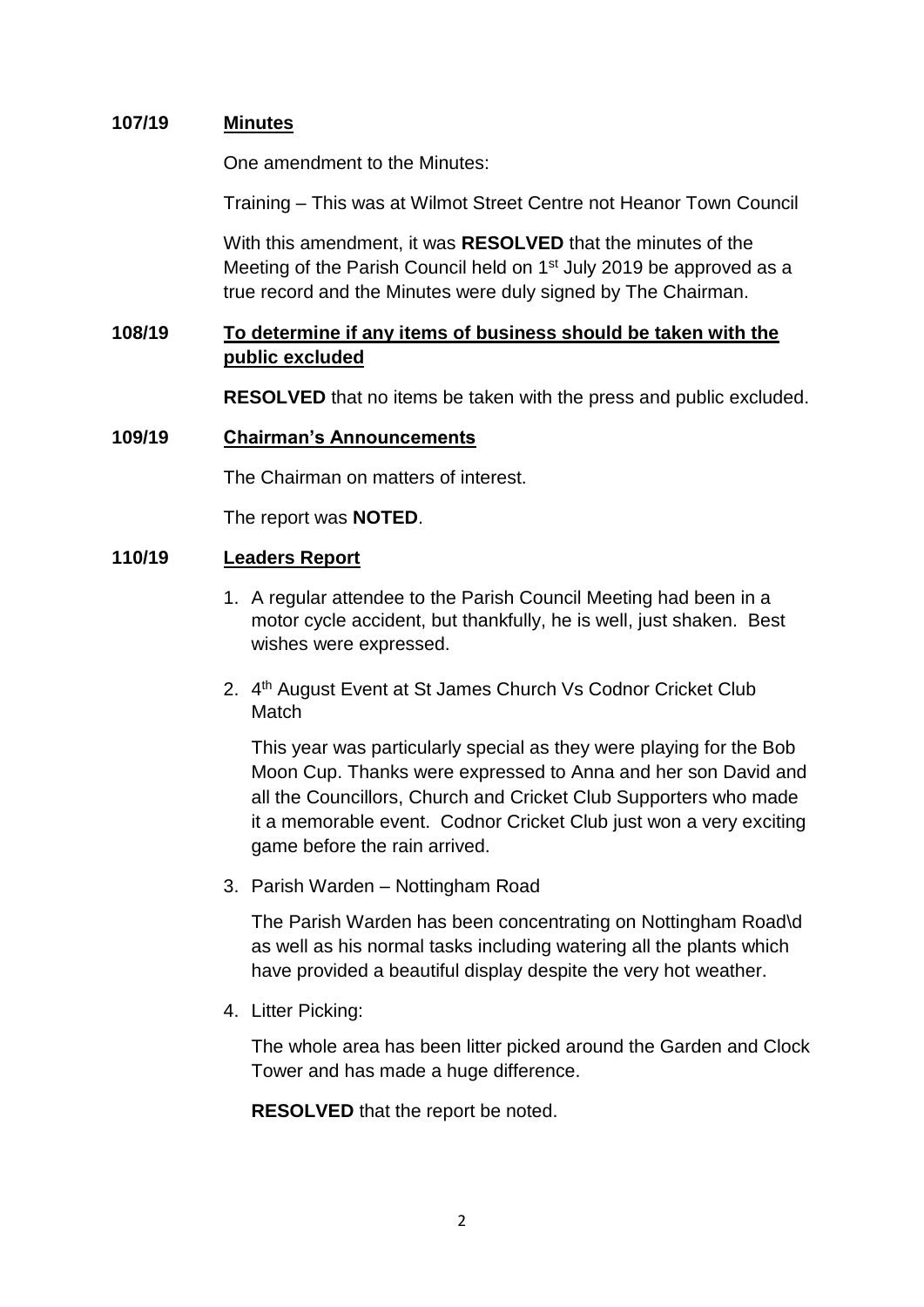### **111/19 Environmental Matters**

Nothing to report

# **112/19 Minutes of the meeting of The Financial & Investment Sub Committee held on 22nd August 2019 and consideration of recommendations from that meeting**

It was **RESOLVED** to approve the Minutes of the Financial Sub Committee Meeting held on 22nd August 2019 together with the new Grant Form.

It was further **RESOLVED** to approve the Tree Survey Quotation

### **113/19 Parish Council – Items for Decision/Action**

(a) Christmas Lighting Display

Nothing to report at this time.

(b) Carols round the tree

It was **RESOLVED** that this will take place on Tuesday 17<sup>th</sup> December 2019 at the Market Place, Codnor.

(c) Bonfire 2019

It was **RESOLVED** that this event will take place on Friday 1<sup>st</sup> November 2019.

Councillor Emmas-Williams informed the Council that all the relevant Services had been informed and everything was approved.

(d) Insurance Renewal

It was **RESOLVED** that the renewal be delegated to the Clerk in consultation with the Chairman and Vice Chairman.

(e) Newsletter – October 2019

It was **RESOLVED** to note that the Clerk is preparing the October 2019 Newsletter and it was requested that any Members contact The Clerk if they have any additions.

(f) Clerk's Appraisal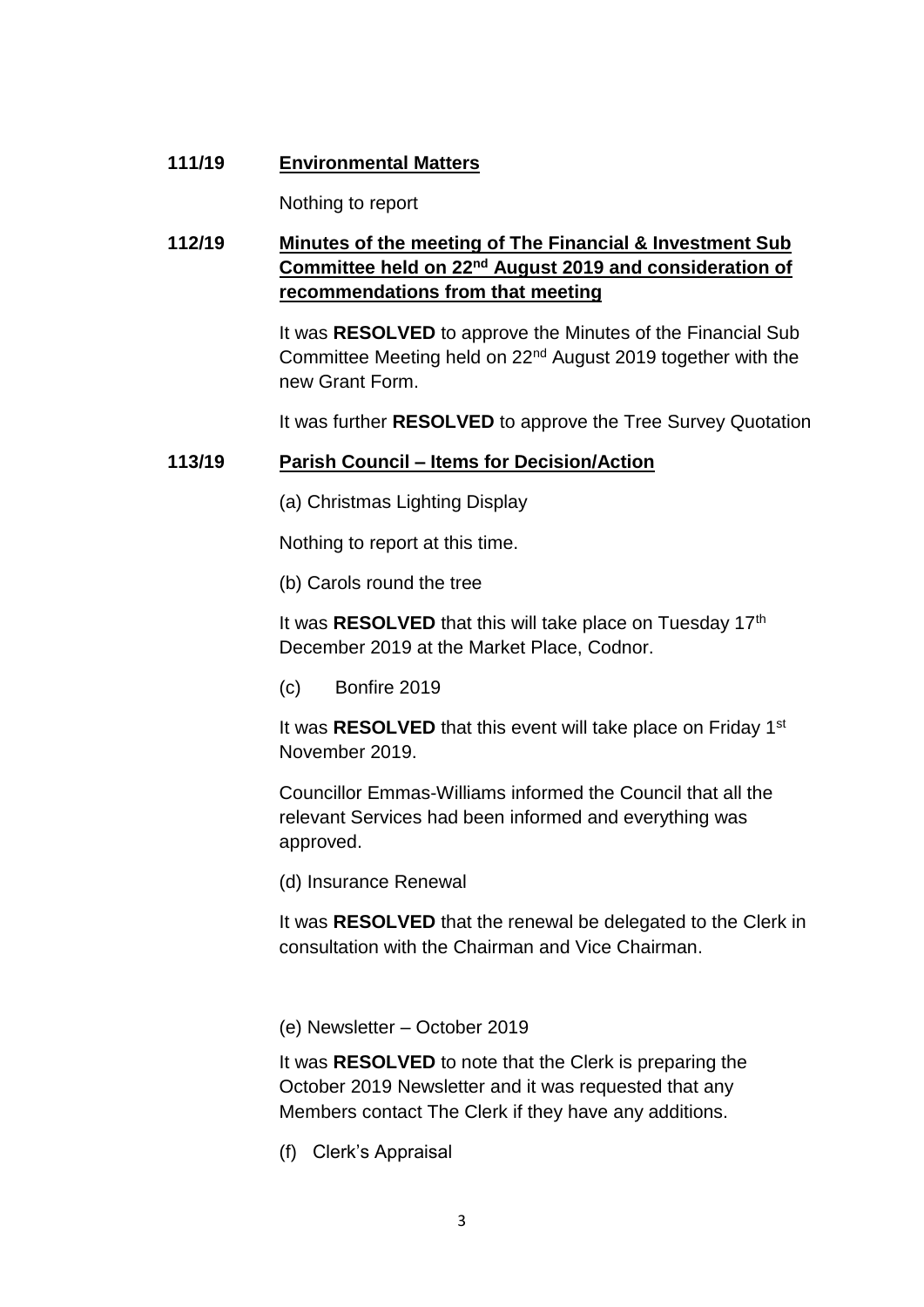It was **RESOLVED** that the Clerk's Appraisal be accepted.

## **114/19 Finance**

Council considered a schedule of payments, were updated on finances and received details of bank balances.

#### **RESOLVED** that the -

(1) Schedule of payments detailed below be approved.

| Cheque                                 | Payee/Description                              | <b>Nett</b> | <b>VAT</b> | <b>Gross</b> |
|----------------------------------------|------------------------------------------------|-------------|------------|--------------|
|                                        |                                                |             |            |              |
| Yorks<br><b>Bank</b><br>Cheque<br>2153 | <b>HMRC July</b>                               | 128.44      | 0.00       | 128.44       |
| Yorks<br><b>Bank</b><br>Cheque<br>2154 | DCC pensions July                              | 256.74      | 0.00       | 256.74       |
| Yorks<br><b>Bank</b><br>Cheque<br>2155 | <b>HMRC August</b>                             | 128.24      | 0.00       | 128.44       |
| Yorks<br><b>Bank</b><br>Cheque<br>2156 | <b>DCC Pensions August</b>                     | 256.74      | 0.00       | 256.74       |
| UT<br><b>BACS</b>                      | Clerk Salary and<br>mileage July               | 681.82      | 0.00       | 681.82       |
| UT<br><b>BACS</b>                      | P Warden Salary July                           | 1001.67     | 0.00       | 1001.67      |
| UT<br><b>BACS</b>                      | Tudor - Degrease and<br>paint galvanised rail  | 46.49       | 0.00       | 46.49        |
| UT<br><b>BACs</b>                      | Tudor – Refitting of<br>crosshill notice board | 106.11      | 0.00       | 106.11       |
| UT<br><b>BACS</b>                      | <b>Viking Stationery</b>                       | 35.88       | 7.18       | 43.06        |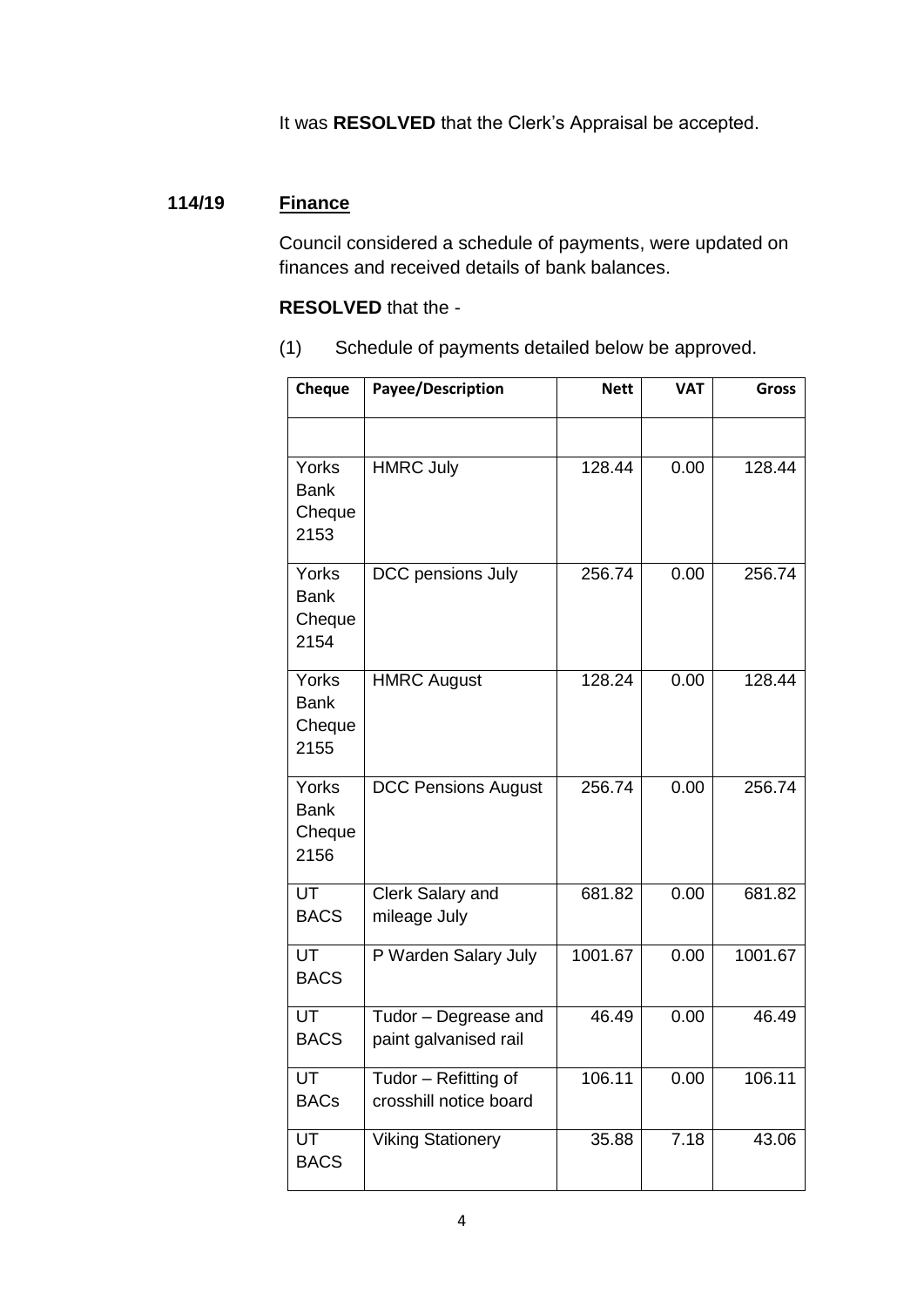| UT<br><b>BACS</b>                       | <b>East Mids Medical</b><br><b>Defib Service</b>      | 100.00  | 0.00  | 100.00  |
|-----------------------------------------|-------------------------------------------------------|---------|-------|---------|
|                                         |                                                       |         |       |         |
| UT<br><b>BACS</b>                       | <b>CSCT Room hire</b>                                 | 50.00   | 0.00  | 50.00   |
| <b>UT</b><br><b>BACS</b>                | <b>Tom Richards Tree</b><br>survey                    | 300.00  | 60.00 | 360.00  |
| <b>UT</b><br><b>BACS</b>                | Tudor - removal of<br>wire mesh Mill lane car<br>park | 75.00   | 0.00  | 75.00   |
| UT<br><b>BACS</b>                       | JRB - dog Bags                                        | 127.00  | 25.40 | 152.40  |
| UT<br><b>BACS</b>                       | <b>Butler Cook P11D</b><br>returns                    | 23.50   | 4.70  | 28.80   |
| UT<br><b>BACS</b>                       | <b>Clerk salary August</b>                            | 645.82  | 0.00  | 645.82  |
| $\overline{\mathsf{UT}}$<br><b>BACS</b> | P Warden Salary<br>August                             | 1001.87 | 0.00  | 1001.87 |
| Yorks<br><b>Bank</b>                    | <b>AVBC - Road Closure</b><br>Fees                    | 40.00   | 0.00  | 40.00   |
| Cheque<br>2157                          |                                                       |         |       |         |
| Yorks<br><b>Bank</b><br>Cheque<br>2158  | AVBC - Election costs                                 | 240.50  | 0.00  | 240.50  |

(2) Bank balances and year-end bank reconciliation report be noted.

## **115/19 External Audit Report**

It was **RESOLVED** that this item will be deferred until the October 2019 Parish Council Meeting as no report had been received.

**116/19 Planning and Licensing** Councillor Emmas-Williams reported on the following: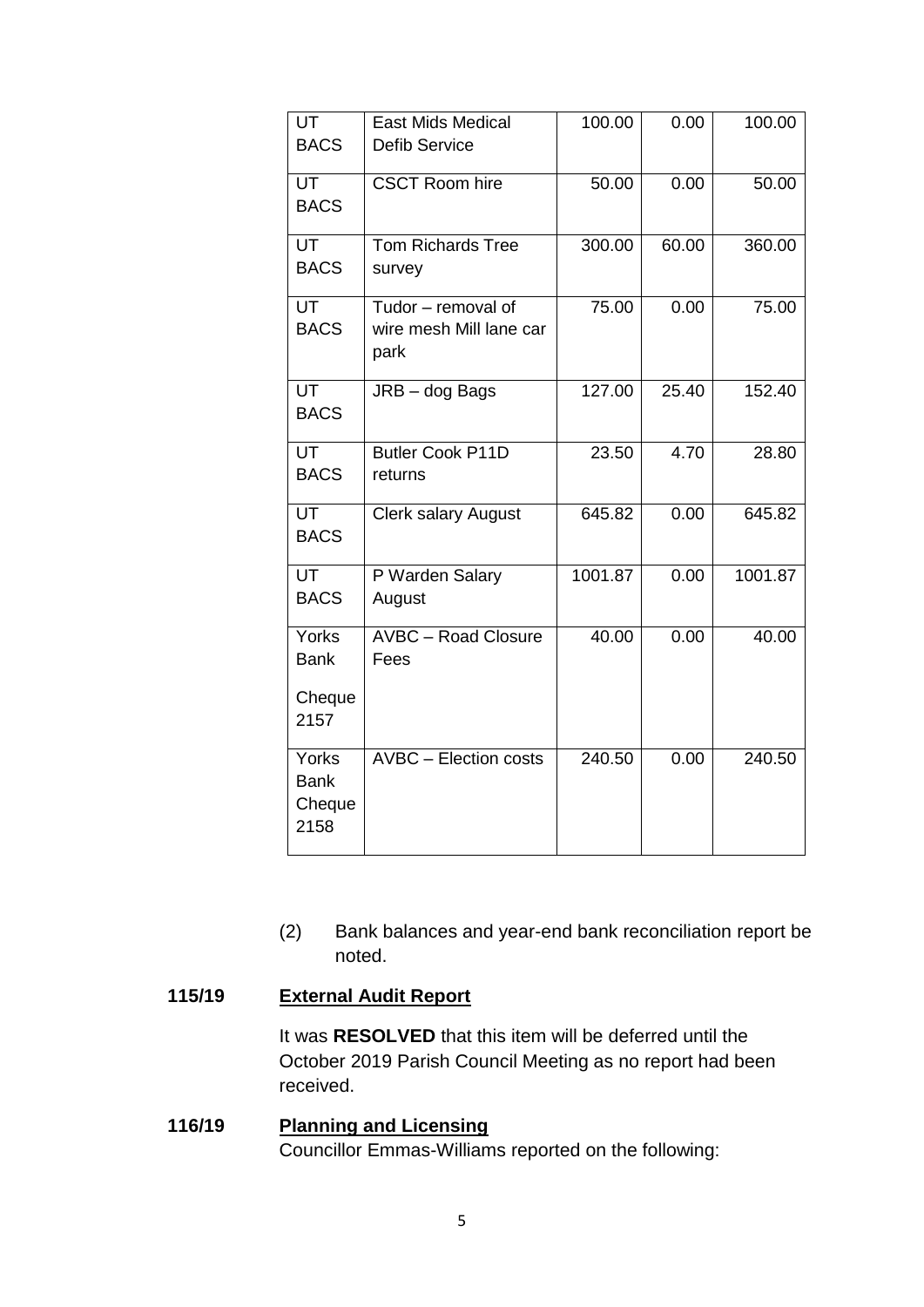#### **Ref: AVA/2019/0500 - 3A Codnor Denby Lane, Codnor**

Proposed single storey rear extension

**PERMITTED** 

#### **Ref: AA/2019/0642 – St James Church, Codnor**

Upgrade and improve the current pathway from the vestry and current toilet to the main path.

**PERMITTED** 

#### **Ref: AVA/2019/0536 – 85 Jessop Street, Codnor**

Construction of outbuilding

**PERMITTED** 

### **Ref: AVA/2019/0379 – Land to the Rear of 71 Jessop Street, Codnor**

Erection of a detached 4-bedroom dwelling.

WITHDRAWN

## **Ref: AVA/2019/0121 – Ormonde Fields Golf Club, Nottingham Road, Codnor**

New timber building on a raft foundation to house golf simulator and training facilities.

**PERMITTED** 

## **Ref: TRE/2019/0492 – Codnor Park Residential Home, 88 Glasshouse Hill, Codnor**

Horse Chestnut – Crown reduce from building by 4-5 metres. Lime: Crown Lift 4-5 metres, crow reduce from building by 3-4 metres.

NO REPRESENTATIONS

**Ref: AVA/2019/0807 – 83 Nottingham Road, Codnor** Proposed Log Cabin

NO REPRESENTATIONS